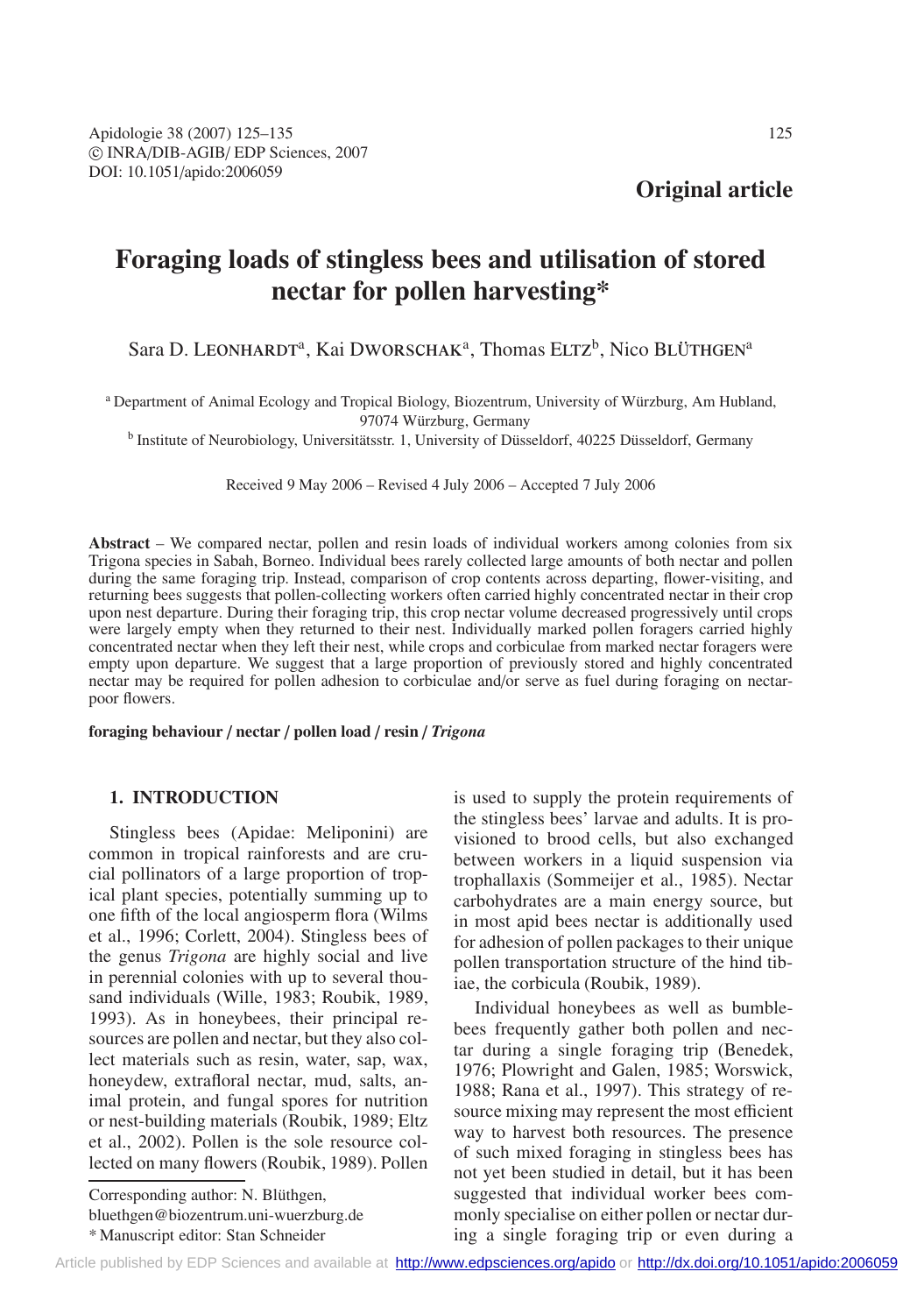whole foraging career (Sommeijer et al., 1983; Biesmeijer and Tòth, 1998), although individuals occasionally transport both full pollen and nectar loads (Roubik and Buchmann, 1984). However, crop loads may have been filled either during the foraging trip or before departure from the nest, hence observations of returning workers at nest entrances (e.g., Plowright and Galen, 1985; Roubik et al., 1995; Biesmeijer et al., 1999; Pierrot and Schlindwein, 2003) may not provide a full picture of the resources used and collected. Relatively few studies recorded the bees' loads during their foraging trip (Nagamitsu and Inoue, 1997; Rana et al., 1997) or upon departure from the nest (Gary and Lorenzen, 1976). Inoue et al. (1985) reported that *Trigona minangkabu* workers carried on average 0.15 µL of 38% sugar solution in their crop upon nest departure, but returned with larger amounts of more diluted nectar  $(2.2 \mu L, 7\%)$ .

We studied patterns of separate vs. mixed resource collection of pollen, nectar and resin in workers of six *Trigona* species as well as the changes in crop loads during the foraging trip. For this purpose, we quantified nectar, pollen and resin loads of departing, flower-visiting and returning bees.

### **2. MATERIALS AND METHODS**

## **2.1. Study site and bee species**

The study took place at the Danum Valley Field Centre (DVFC) (5˚12'N/117˚50'E) in Sabah, Borneo (Malaysia) in March–April 2004 and February– April 2005. The DVFC is located in the Danum Valley Conservation Area (DVCA) at the margin of open secondary vegetation (SV) and mature rainforest (RF). The DVCA covers  $438 \text{ km}^2$  of undisturbed dipterocarp lowland rainforest (Marsh and Greer, 1992). All bee colonies and studied plants were located within a three kilometer radius around the DVFC and included both vegetation types, SV and RF.

Six species of *Trigona* were observed at their nests: *Trigona* (*Homotrigona*) *fimbriata melanotricha* (one colony nesting in RF), *T*. (*Odontotrigona*) *haematoptera* (one colony in SV), *T*. (*Tetragonula*) *collina* (two colonies in RF), *T*. (*Tetragonula*) *laeviceps* (one colony in SV), *T*. (*Tetragonula*) *melanocephala* (one colony in SV and one in RF), and *T*. (*Tetrigona*) *binghami* (one colony in RF). Individuals of these bee species were also observed while foraging on flowers of 14 plant species including ten native and four nonindigenous ones (Tab. I). We caught bees on plants between 0800 h and 1400 h and occasionally in the afternoon when bees rarely visited flowers except those of *Pipturus*. Nests were studied between 0800 h and 1200 h for at least two days (4 hours) per colony (Tab. II) with additional observations for *T. melanocephala* between 1400 h and 1700 h. This colony was most easily accessed and therefore used for more detailed experiments and observations. In 2004, we collected data at nests exclusively for returning foragers, whereas both departing and returning foragers were studied in 2005. Bees were caught with a butterfly net or a hand vacuum cleaner that was modified to keep bees in a small box padded with cotton to avoid injuries.

# **2.2. Quantity and quality of foraging items**

Three types of resources carried by bees were distinguished: (a) nectar (including all fluids regurgitated from the crop), (b) pollen (on corbiculae only) and (c) resin (on corbiculae, possibly including all kinds of indistinguishable sticky substances, e.g. viscous extrafloral nectar). Nectar was extracted from the bees' crop by carefully squeezing them laterally and collecting the regurgitated nectar with microcapillary tubes (Gary and Lorenzen, 1976; Roubik and Buchmann, 1984; Roubik et al., 1995). Sugar content was measured with a hand-held refractometer corrected for temperature (Eclipse, Bellingham & Stanley) to the nearest 0.5 g/g sucrose equivalent. The size of pollen and resin loads (*L*) on the bees' corbiculae was visually assessed in the field in relation to the size of the corbicula. The volume of a cube with a side length equal to the maximum corbicula width was considered as one unit  $(L = 1.0)$  for each bee, thus permitting an assessment of the pollen or resin load volume in relation to the corbicula's capacity independently of the bee's size. Values resulting from these measurements can be regarded as an estimation of the weight of the pollen load. We tested this for *T. binghami*, where we found a significant linear correlation (pollen load weight  $[mg] \approx 0.6 \cdot L$ ;  $r = 0.98$ ,  $P < 0.001$ ,  $n = 12$ pollen loads), confirming that the method of pollen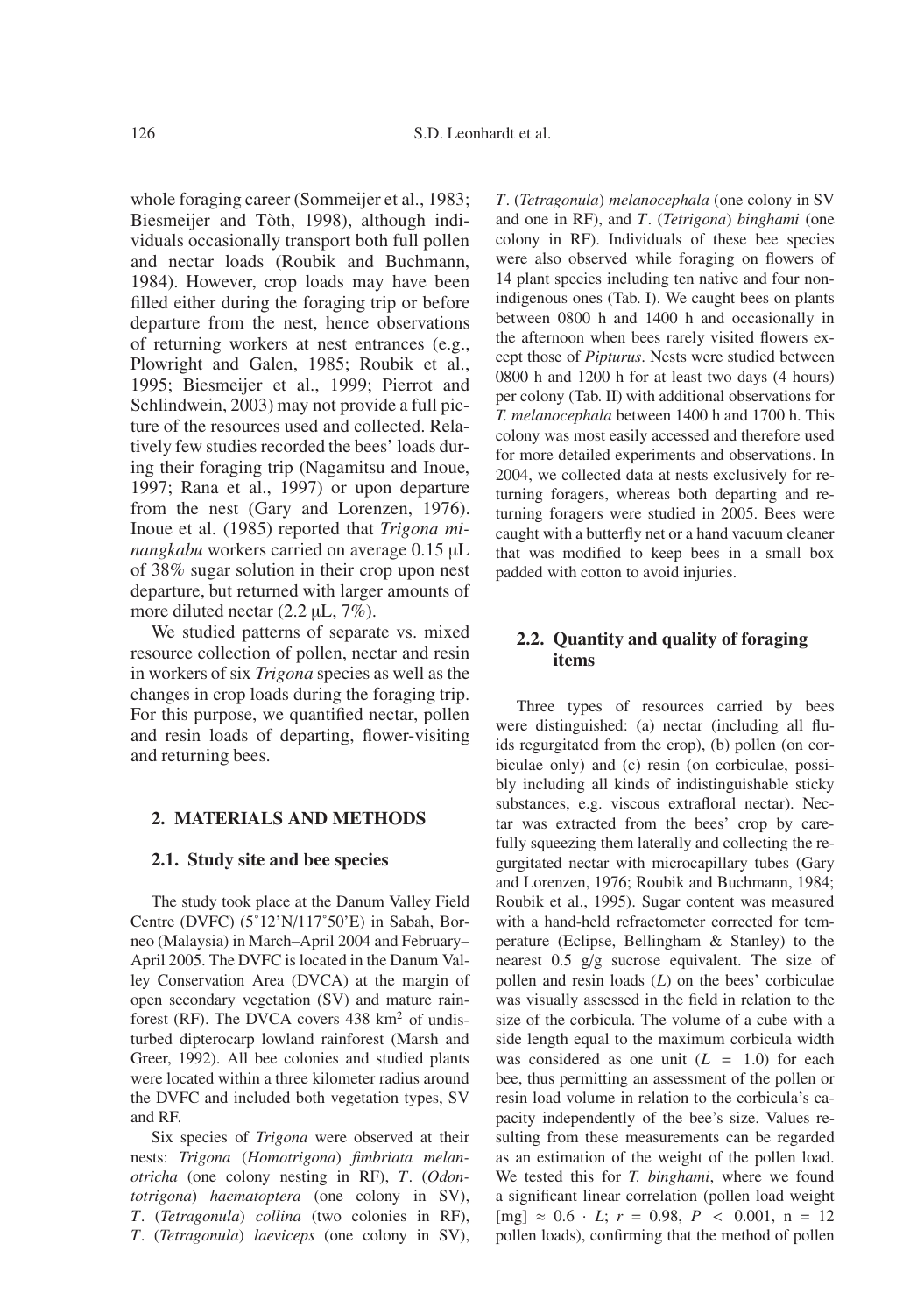**Table I.** *Trigona* species observed on flowers from indigenous plants (i) and non-indigenous plants (ni). Number of bee individuals measured  $(n)$ , resources collected by bees  $(P = pollen, N = nectar)$ , and volume and sugar concentration of nectar in crops (mean  $\pm$  SD) shown, based on all workers where nectar was detected.

| <i>Trigona</i> species                 | Plant species visited                             | $\boldsymbol{n}$ |              | Crop load [µL]  | Sugar $[\%]$    |
|----------------------------------------|---------------------------------------------------|------------------|--------------|-----------------|-----------------|
| T. binghami                            | Archidendron jiringa (Fabaceae) (i)               | 18               | N            | $0.76 \pm 0.52$ | $39.5 \pm 14.7$ |
|                                        | Ardisia elliptica (Myrsinaceae) (i)               | 13               | P            | $0.96 \pm 0.62$ | $59.1 \pm 3.6$  |
|                                        | Cassia fistola (Fabaceae) (ni)                    | 24               | P            | $0.48 \pm 0.44$ | $51.6 \pm 9.4$  |
|                                        | Colocasia gigantea (Araceae) (i)                  | 8                | P            | $0.46 \pm 0.55$ | $26.3 \pm 6.4$  |
|                                        | Diospyrus durionoides (Ebenceae) (i)              | 19               | P            | $0.19 \pm 0.21$ | $43.4 \pm 7.7$  |
|                                        | Ellophyllus rubi (Sapinaceae) (i)                 | 13               | P            | $0.78 \pm 0.68$ | $27.4 \pm 6.4$  |
|                                        | Peltophorum pterocarpum (Fabaceae) $(i)^{1}$      | 22               | P            | $0.63 \pm 0.34$ | $36.4 \pm 13.8$ |
| T. collina                             | A. jiringa                                        | 10               | N            | $1.11 \pm 0.99$ | $47.8 \pm 9.9$  |
| T. fimbriata melanotricha A. elliptica |                                                   |                  | $\mathbf{P}$ | $1.81 \pm 1.29$ | $42.1 \pm 11.2$ |
| T. haematoptera                        | A. elliptica                                      | 7                | P            | $0.93 \pm 1.20$ | $44.0 \pm 10.7$ |
|                                        | <i>Dillenia excelsa</i> (Dilleniaceae) $(i)^1$    | 27               | $\mathbf{P}$ | $0.99 \pm 0.75$ | $25.8 \pm 10.7$ |
|                                        | Mallotus spec. (Euphorbiaceae) (i)                | 36               | P            | $0.69 \pm 0.68$ | $42.4 \pm 16.1$ |
| T. itama                               | Averrhoa carambola (Oxalidaceae) (i) <sup>1</sup> | 13               | N            | $0.76 \pm 0.59$ | $54.4 \pm 6.0$  |
|                                        | $C.$ fistola <sup>1</sup>                         | 12               | $N?+P$       | $0.71 \pm 0.33$ | $46.3 \pm 12.3$ |
| T. laeviceps                           | A. pyramidalis                                    | 14               | P            | $0.59 \pm 0.48$ | $49.5 \pm 15.6$ |
|                                        | D. durionoides                                    | 17               | P            | $0.12 \pm 0.20$ | $60.4 \pm 2.3$  |
|                                        | <i>Ixora javanica</i> (Rubiaceae) (ni)            | 19               | P            | $0.23 \pm 0.24$ | $57.0 \pm 6.0$  |
|                                        | <i>Pipturus</i> spec. (Urticaceae) (ni)           | 14               | $\mathbf P$  | $0.24 \pm 0.28$ | $47.6 \pm 9.9$  |
|                                        | Wedelia trilobata (Asteraceae) (ni)               | 19               | P            | $0.29 \pm 0.22$ | $49.1 \pm 9.1$  |
| T. melanocephala                       | D. durionoides                                    | 10               | P            | $0.16 \pm 0.15$ | $50.6 \pm 5.8$  |

<sup>1</sup> Observed in 2004 (pollen load not quantified), all other observations from 2005.

assessment presented here was an adequate measurement for pollen loads. We examined the overall correlation between crop load volume and pollen load (*L*) of individual workers captured on flowers. For this analysis, Spearman's correlation coefficients were obtained for each combination of bee species and flower species, and used in a standard meta-analysis algorithm to yield the mean effect size across these combinations (MetaWin 2.0, Fisher's *z*-transformation, 95% confidence intervals based on bootstrapping using  $10^4$  iterations, biascorrected).

The proportion of sugar probably recycled for pollen collection was estimated for each colony by dividing the mean sugar load (µg) per individual bee returning with nectar only or with nectar and resin by the net sugar used during a foraging trip (mean µg sugar carried by a departing bee minus mean µg sugar carried by a returning individual with pollen loads including those returning with pollen loads but empty crops). This ratio compares the sugar 'loss' caused by a single pollen foraging individual with the gain of a single nectar foraging individual. Thus, the relative frequency of nectar vs. pollen foragers has to be taken into account for a colony-level estimation of the proportion of sugar used for pollen collection. This simplified calculation is based on several assumptions, e.g. that no nectar is collected by pollen foragers (validated by direct observations at pollen plants) and that the proportion of nectar and pollen foragers remains constant over the time span nectar is stored in the colony. Therefore, results must be regarded as crude estimates.

In addition to crop nectar volume and total sugar concentration, we checked sugar composition and total amino acid concentration of crop contents from a few selected departing and returning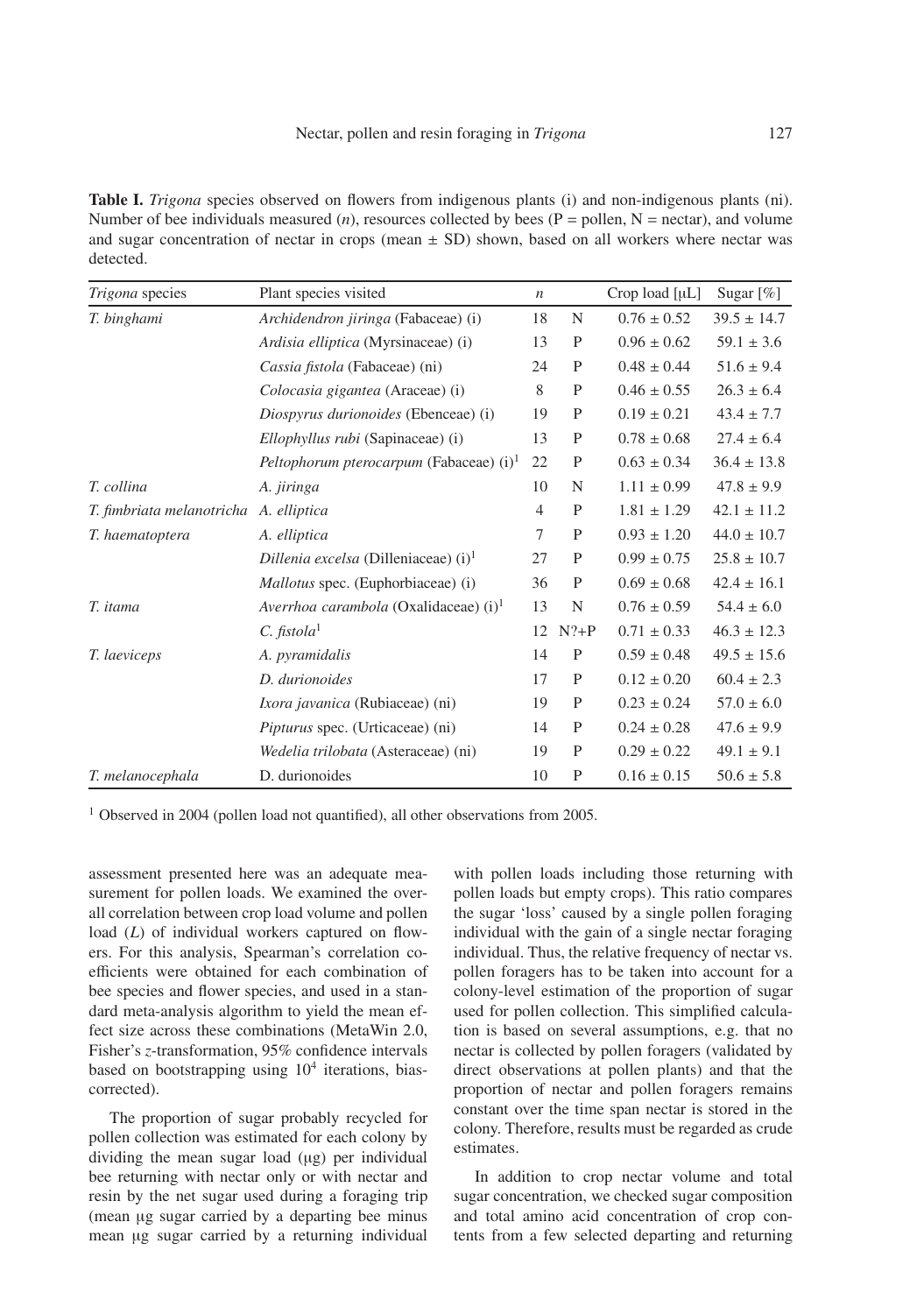

**Figure 1.** Proportion of items carried by bee individuals that (a) returned to their nests and (b) departed from their nests (sample size gives the number of individuals investigated; Tm = *Trigona melanocephala* (colony 1 and 2),  $Tc = T$ . *collina*,  $Tl = T$ . *laeviceps*,  $Tb = T$ . *binghami*,  $Th = T$ . *haematoptera*,  $Tfm = T$ . *fimbriata melanotricha*,  $<sup>+</sup>$  = observed in 2004).</sup>

workers. Sugar composition was analysed by high performance liquid chromatography (HPLC). Total amino acid concentration was estimated semiquantitatively using a ninhydrine-staining technique established by Baker and Baker (1975). No obvious differences between departing and returning workers were detected. Glucose, fructose and sucrose were the most common carbohydrates, while mannose, arabinose and maltose occurred in a few cases only. Total amino acid concentrations of crop contents varied strongly among colonies, but not significantly between departing and returning workers within a colony (Mann-Whitney U-tests for five colonies, all  $Z \le 1.9$ ,  $P \ge 0.07$ , crop contents measured from a total of 48 departing and 84 returning bees).

#### **2.3. Mark-recapture of individual bees**

In order to examine individual foraging strategies, we marked returning *T. melanocephala* foragers: 50 returning individuals with full pollen loads were marked on the thorax with a water soluble colour before entering the nest. After 1 to 2 hours, we were able to recapture 12 individuals when they were about to depart from the entrance tube. Two days later, when the colour from the first marking experiment had completely disappeared, returning bees with full nectar loads were marked, 13 of which were later recaptured before departure. Crop contents and corbicular loads of all recaptured individuals were measured as described above.

## **3. RESULTS**

## **3.1. Loads carried by returning bees**

All *Trigona* species foraged for nectar, pollen and resin (Fig. 1a). Collection of nectar was common in all species at the time of the study. Pollen collecting was particularly frequent in *T. binghami*, *T. laeviceps* and both *T. melanocephala* colonies. Resin was collected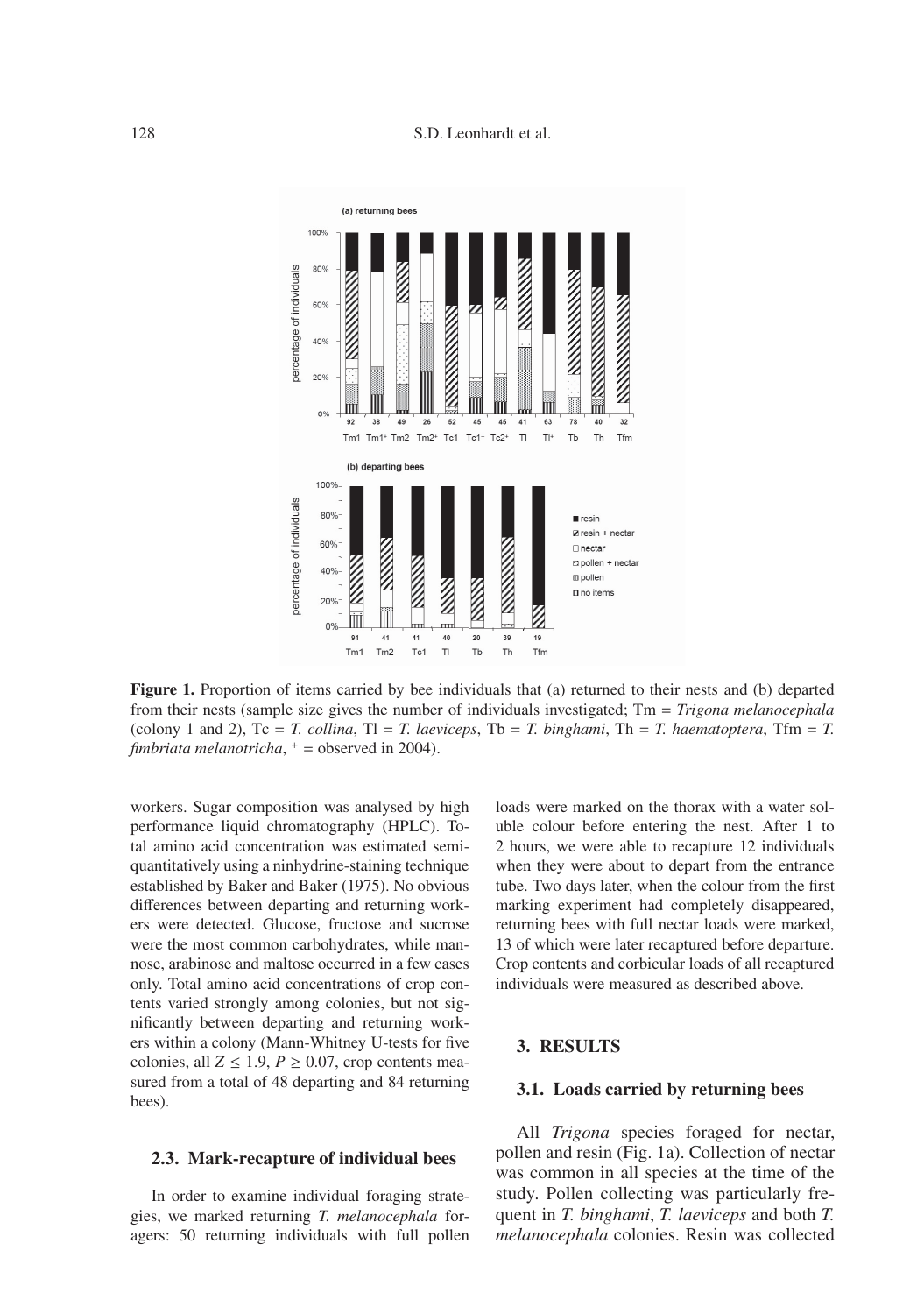to a great extent by *T. binghami*, *T. collina*, *T. fimbriata* and *T. haematoptera*. Twentyfive percent of the individuals returning with pollen loads carried measurable nectar in their crop (all species pooled). If nectar loads were present in bees that carried normal pollen loads, their volume was relatively small (less than  $1 \mu L$ ). On the other hand, most bees (of all species except *T. binghami*) with substantial nectar loads carried no pollen or only minute pollen loads. Many individual bees carried both nectar and resin during the same foraging trip, often including large nectar loads which did not differ significantly in volume from that of sole nectar loads ( $t \leq 2.2$ ,  $P \geq$ 0.07), except in one *T. melanocephala* (*t* = 3.7,  $P = 0.02$ ) colony and in *T. fimbriata* ( $t = 4.8$ ,  $P = 0.005$ ) where average amounts of nectar were lower when resin loads were also present. However, amounts of resin carried by those workers whose crops contained nectar were usually small (covering less than one quarter of the corbicula) compared to large resin loads of bees that returned with resin and empty crops.

# **3.2. Loads carried upon departure and during foraging**

In all species studied, between 10% (*T. fimbriata*) and 70% (*T. haematoptera*) of the departing bees carried nectar in their crop (Fig. 1b). Crop nectar volume carried by departing bees was significantly lower than crop contents of returning bees that foraged for nectar only or nectar and resin (significant in each species,  $t \geq 4.6$ ,  $P < 0.001$ ) (Tab. II). For *T*. *melanocephala*, sugar concentration of nectar carried by departing workers was significantly higher than that of nectar harvested by returning workers, while in the other colonies, no significant difference was found (Tab. II). As in many returning bees, departing bees transported nectar either alone or in combination with resin. Many bees also departed with small loads of resin only. Only a few individuals had no load or carried small amounts of pollen when leaving their nests (Fig. 1b).

On 11 of 14 plant species investigated, pollen was most likely the only resource collected by bees (Tab. I), although on at least some of these plants nectar would theoretically have been accessible. However, up to 1  $\mu$ L nectar could often be extracted from the crop of foraging bees. Crop contents were usually highly concentrated (between 40 and 60% sucrose equivalents; Tabs. I, and II). The only exception was *T. binghami* whose crops carried a comparatively low sugar concentration when foraging on *Ellophyllus rubi*.

Since the pollen load increases during the course of a foraging trip, we analysed whether an increased amount of pollen on the corbicula was associated with a successive impoverishment of nectar from the crop. This analysis was performed across all 14 combinations of bees and plant species examined in 2005 where bees collected pollen (see Tab. I). Overall, a significantly negative correlation was found between the size of pollen loads and nectar volume carried in the crop (mean *z*transformed Spearman's  $r_S = -0.34, 95\%$ confidence intervals: −0.54 to −0.13). One example is shown in Figure 2 for *T. binghami*, for which pollen loads have been calibrated as weight (see Sect. 2.2).

In some colonies (*Trigona collina*, *T. haematoptera*, *T. laeviceps*, *T. melanocephala* colony 1), pollen gathering bees were estimated to use between 45% and 90% of the crop volume at departure for pollen collection ([mean µL sugar carried in crops from departing bees minus mean µL from returning bees with pollen loads] divided by mean  $\mu$ L from departing bees) (Tab. II). In two colonies (*T. binghami*, *T. melanocephala* colony 2), workers returning with pollen loads still carried relatively large amounts of nectar in their crops, sometimes exceeding those of departing bees (Tab. II). This may suggest that such bees harvest both pollen and nectar simultaneously during the same foraging trip. Given the frequency of departing and returning bees with nectar loads (Fig. 1), we estimate that between 4% to 59% (mean 29%) of the total sugar harvest was allocated to pollen collection (Tab. II). For example, crop loads of *T. laeviceps* workers contained on average 184 µg sugar upon departure of which 23 µg remained after returning with pollen, while each nectar harvesting worker brought 464 µg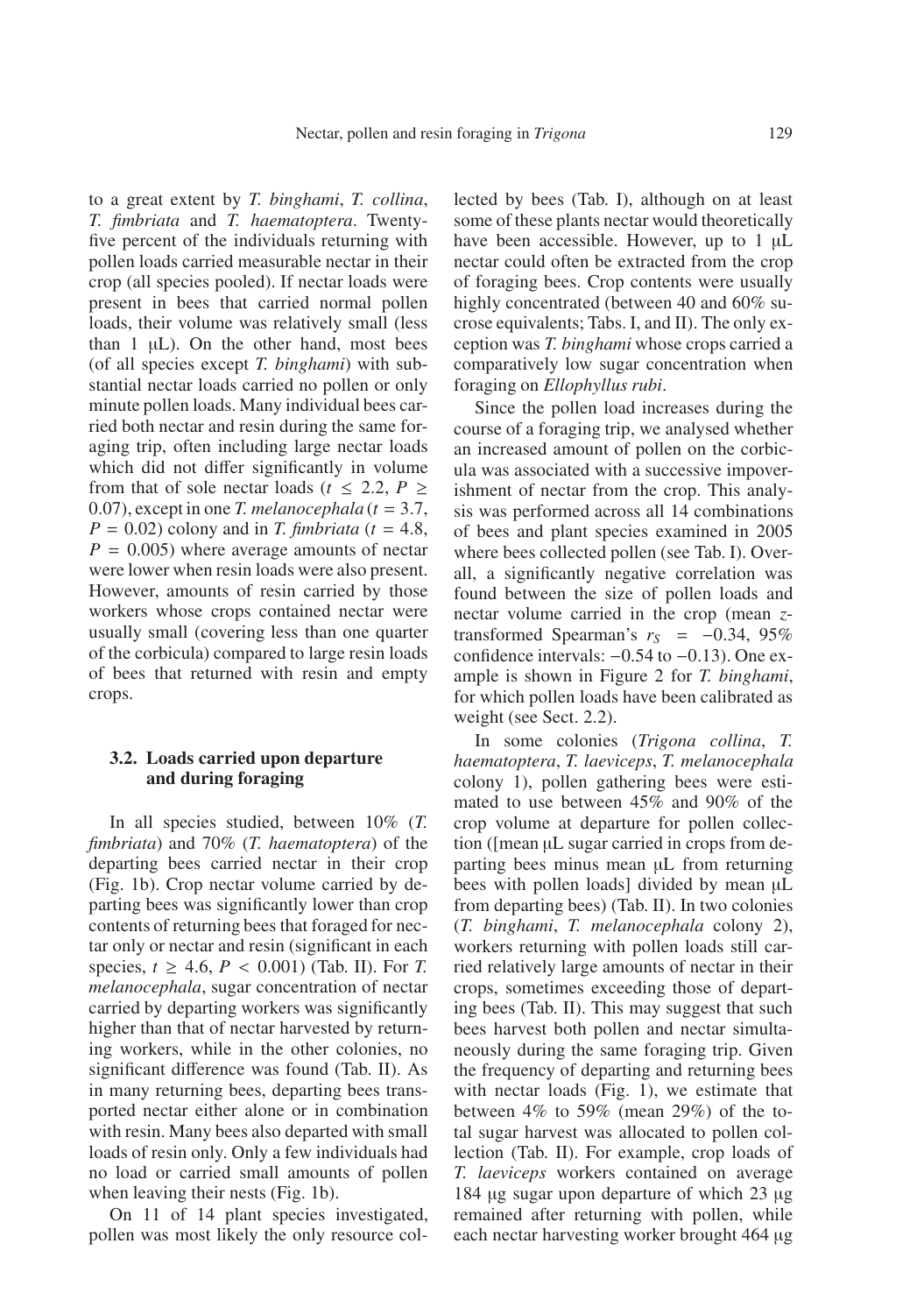**Table II.** Volume and sugar concentration of crop loads measured in departing and returning *Trigona* workers captured at nests and workers captured on flowers. Bees returning with nectar include those returning with nectar and resin. Number of workers (*n*), observation hours (*h*) and days (*d*), and crop loads ( $\mu$ L solution and % sugar) shown for the two years separately (mean ± SD). Last column (*PR*) shows estimated proportion of nectar intake that is recycled for pollen foraging (see Methods). Crop loads were compared between foragers returning with nectar versus departing workers with nectar, significance level shown (*NS* not significant, \*\*\*  $P < 0.001$ ) for Walsh's *t*-test.

| Trigona sp. (colony)   | Foragers                         | $\boldsymbol{n}$ | h(d)   | Crop load [µL]     | Sugar [%]                | PR        |
|------------------------|----------------------------------|------------------|--------|--------------------|--------------------------|-----------|
| <b>Year: 2004</b>      |                                  |                  |        |                    |                          |           |
| $T.$ collina $(1)$     | returning with nectar            | 16               | 3(3)   | $3.60 \pm 1.67$    | $32.5 \pm 13.1$          |           |
|                        | returning with pollen            | $5(4)^1$         | 3(3)   | $0.46 \pm 1.03$    | 49                       |           |
|                        | on flowers (pooled)              | 1                | 3(5)   | 0.1                | 40                       |           |
| T. collina (2)         | returning with nectar            | 16               | 2(2)   | $2.79 \pm 1.46$    | $38.5 \pm 10.6$          |           |
|                        | returning with pollen            | $8(7)^1$         | 2(2)   | $0.5 \pm 1.4$      | 30                       |           |
| T. haematoptera        | on flowers (pooled)              | 40               | 4(10)  | $0.98 \pm 0.73$    | $26.9 \pm 12.2$          |           |
| T. laeviceps           | returning with nectar            | 15               | 5(5)   | $0.65 \pm 0.35$    | $25.0 \pm 11.6$          |           |
|                        | returning with pollen            | $4(4)^1$         | 5(5)   | $\theta$           |                          |           |
|                        | on flowers (pooled)              | 1                |        | 0.1                | 60                       |           |
| T. melanocephala (1)   | returning with nectar            | 18               | 3(2)   | $1.46 \pm 1.02$    | $24.9 \pm 6.2$           |           |
|                        | returning with pollen            | $6(6)^1$         | 3(2)   | $\theta$           | $\overline{\phantom{0}}$ |           |
|                        | on flowers (pooled)              | 1                |        | 0.3                | 47                       |           |
| T. melanocephala (2)   | returning with nectar            | 9                | 2(3)   | $0.33 \pm 0.58$    | $32.9 \pm 18.4$          |           |
|                        | returning with pollen            | $11(8)^1$        | 2(3)   | $0.29 \pm 0.60$    | $37.7 \pm 20.6$          |           |
| T. binghami            | on flowers (pooled)              | 22               | 4(5)   | $0.63 \pm 0.35$    | $36.4 \pm 14.1$          |           |
| <b>Year: 2005</b>      |                                  |                  |        |                    |                          |           |
| T. binghami            | returning with nectar            | 50               | 4(2)   | $1.79 \pm 1.36$    | $27.4 \pm 13.2$          |           |
|                        | returning with pollen            | $19(7)^1$        |        | $0.76 \pm 1.01$    | $32.0 \pm 13.0$          |           |
|                        | departing with nectar            | 7                | 2(1)   | $0.38 \pm 0.33***$ | $36.7 \pm 17.0^{NS}$     | $38\%^2$  |
|                        | on flowers (pooled) <sup>3</sup> | 97               | 27(9)  | $0.73 \pm 0.52$    | $44.3 \pm 14.2$          |           |
| $T.$ collina $(1)$     | returning with nectar            | 29               | 4(1)   | $3.16 \pm 2.24$    | $48.6 \pm 16.7$          |           |
|                        | returning with pollen            | $2(1)^{1}$       |        | $0.23 \pm 0.32$    | 60                       |           |
|                        | departing with nectar            | 20               | 4(1)   | $0.47 \pm 0.31***$ | $46.3 \pm 22.6^{NS}$     | 14%       |
|                        | on flowers (pooled) $3$          | 10               | 14(3)  | $1.11 \pm 0.99$    | $47.8 \pm 9.9$           |           |
| T. fimbriata melanotr. | returning with nectar            | 21               | 3(1)   | $4.27 \pm 2.12$    | $19.2 \pm 2.1$           |           |
|                        | returning with pollen            | $\boldsymbol{0}$ |        |                    |                          |           |
|                        | departing with nectar            | 3                | 3(1)   | $0.97 \pm 0.73***$ | $18.0\pm0.9^{NS}$        | $4\%^{2}$ |
|                        | on flowers (pooled) $3$          | $\overline{4}$   | 4(2)   | $1.81 \pm 1.29$    | $42.1 \pm 11.2$          |           |
| T. haematoptera        | returning with nectar            | 24               | 5(1)   | $4.20 \pm 3.37$    | $29.5 \pm 14.6$          |           |
|                        | returning with pollen            | $3(2)^{1}$       |        | $0.37 \pm 0.63$    | 20                       |           |
|                        | departing with nectar            | 25               | 4(1)   | $0.93 \pm 0.74***$ | $24.5 \pm 9.4^{NS}$      | 15%       |
|                        | on flowers (pooled) $3$          | 42               | 7(2)   | $0.95 \pm 0.76$    | $42.6 \pm 15.4$          |           |
| T. laeviceps           | returning with nectar            | 19               | 4(1)   | $1.22 \pm 0.80$    | $40.5 \pm 17.7$          |           |
|                        | returning with pollen            | $15(14)^1$       |        | $0.03 \pm 0.13$    | 54                       |           |
|                        | departing with nectar            | 13               | 4(1)   | $0.33 \pm 0.19***$ | $46.5 \pm 7.4^{NS}$      | 24%       |
|                        | on flowers (pooled) $3$          | 121              | 32(10) | $0.37 \pm 0.33$    | $51.8 \pm 11.2$          |           |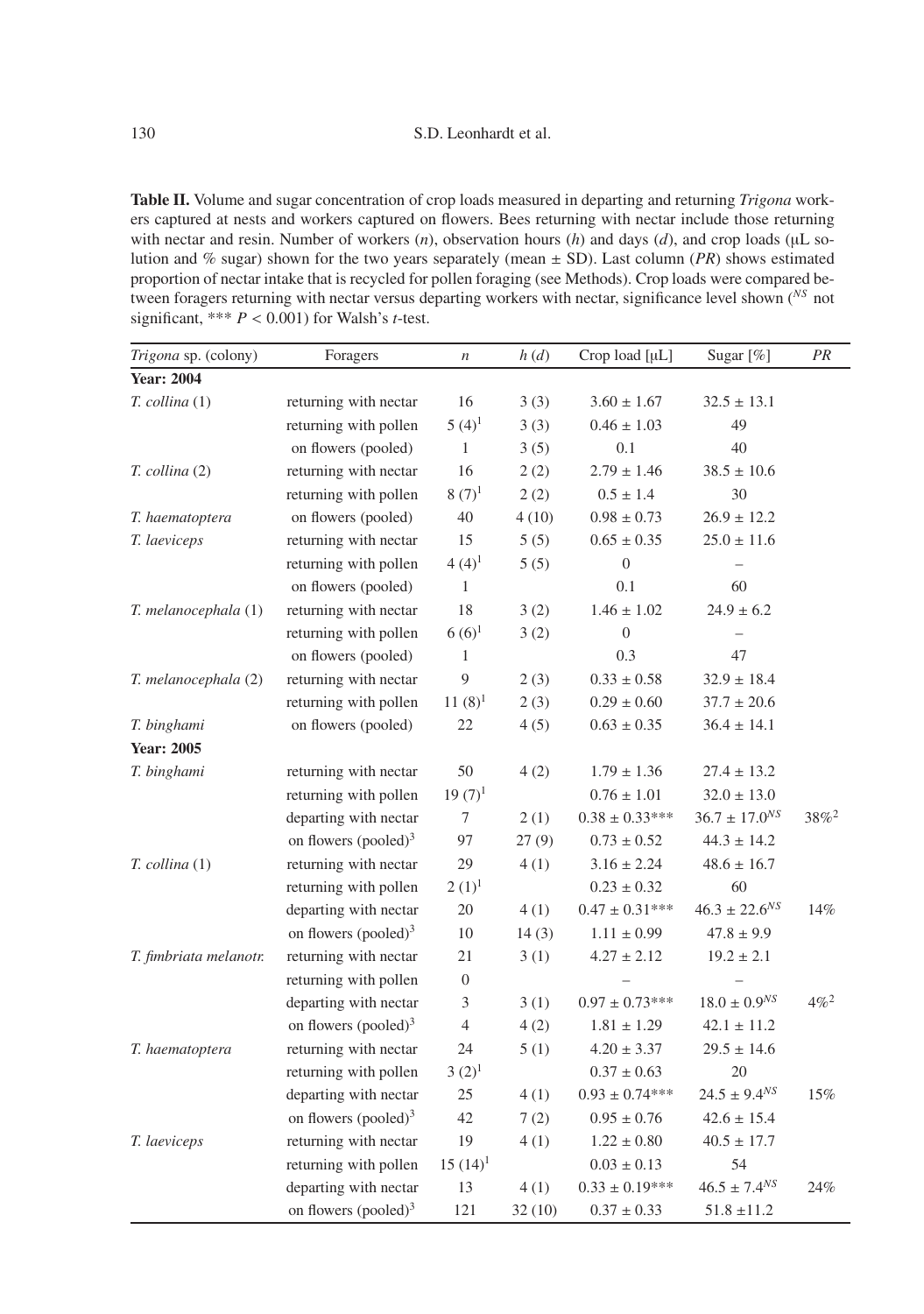| <b>Table II.</b> Continued. |  |
|-----------------------------|--|
|-----------------------------|--|

| Trigona sp. (colony) | Foragers                | $\boldsymbol{n}$ | h(d)  | Crop load $[\mu L]$ | Sugar $\lceil\% \rceil$ | PR       |
|----------------------|-------------------------|------------------|-------|---------------------|-------------------------|----------|
| T. melanocephala (1) | returning with nectar   | 54               | 7(2)  | $1.78 \pm 1.25$     | $33.0 \pm 17.9$         |          |
|                      | returning with pollen   | $20(11)^1$       |       | $0.37 \pm 0.77$     | $43.8 \pm 4.6$          |          |
|                      | departing with nectar   | 39               | 7(2)  | $0.67 \pm 0.71***$  | $50.8 \pm 11.3***$      | 59%      |
|                      | on flowers (pooled) $3$ | 10               | 12(6) | $0.20 \pm 0.15$     | $50.6 \pm 5.7$          |          |
| T. melanocephala (2) | returning with nectar   | 28               | 4(1)  | $1.54 \pm 1.28$     | $33.0 \pm 10.9$         |          |
|                      | returning with pollen   | $26(7)^1$        |       | $0.91 \pm 1.12$     | $31.5 \pm 8.6$          |          |
|                      | departing with nectar   | 20               | 4(1)  | $0.27 \pm 0.17***$  | $54.0 + 5.4***$         | $50\%^2$ |

<sup>1</sup> Number of workers returning with pollen and empty crops in parentheses (included in calculation of mean crop load and *PR*, but not mean sugar concentration).

<sup>2</sup> Crop loads of returning bees with nectar and pollen larger than those of departing bees (or no data available for returning bees with pollen), thus *PR* estimation based on assumption that bees use 75% of their sugar weight carried upon departure during pollen foraging (mean value of the remaining four colonies).

<sup>3</sup> Colonies were not distinguished. Workers with empty crops were excluded.



**Figure 2.** Correlation between pollen and nectar load in *Trigona binghami* on *Ellophyllus rubi* (exponential function fitted as: nectar load  $[\mu L]$  =  $0.08 + \exp(0.62 + (-1.49) \times \text{pollen load [mg]); } r =$ 0.62; weight of pollen load recalculated from linear calibration shown in the Methods section).

into the colony. The proportion of workers departing versus returning with nectar (or nectar and resin) was 32% versus 46%, respectively (Fig. 1). The estimated proportion of recycled nectar yields  $(184 \text{ µg} - 23 \text{ µg})$ .  $32\%/ (464 \text{ µg} \cdot 46\%) = 0.24 \text{ (Tab. II)}.$ 

# **3.3. Individual foraging patterns**

The marked and recaptured *T. melanocephala* individuals showed a clear relationship between pollen collection and nectar and resin load upon departure. All

12 departing bees that had previously collected pollen carried a small amount of highly concentrated nectar in their crop when leaving their nest (mean  $\pm$  SD amount of nectar: 0.38  $\mu$ L  $\pm$  0.25, sugar concentration 55.5%  $\pm$ 8.5). In contrast, none of the 13 previous nectar foragers departed with any nectar in their crop. The proportion of departing bees with and without nectar differed significantly between the two groups ( $\chi^2 = 26$ , df = 1,  $P < 0.001$ ). Most nectar foragers had small amounts of resin on their corbiculae when first captured. Twelve of the 13 recaptured workers also departed with some resin, whereas no resin could be found on the corbiculae of the pollen foragers above.

# **3.4. Observations on** *Archidendron jiringa*

*T. binghami* and *T. collina* collected both floral and extrafloral nectar on *Archidendron jiringa*, the only plant species in this study where floral nectar was observed to be the main resource collected on flowers. While floral nectar was taken up with the bee's tongue, the viscous extrafloral nectar of *A. jiringa* was attached to the corbiculae by continuously scrubbing the hind legs over an extrafloral nectary. Crop contents of foragers on *A. jiringa* had a similar (*T. collina*) or higher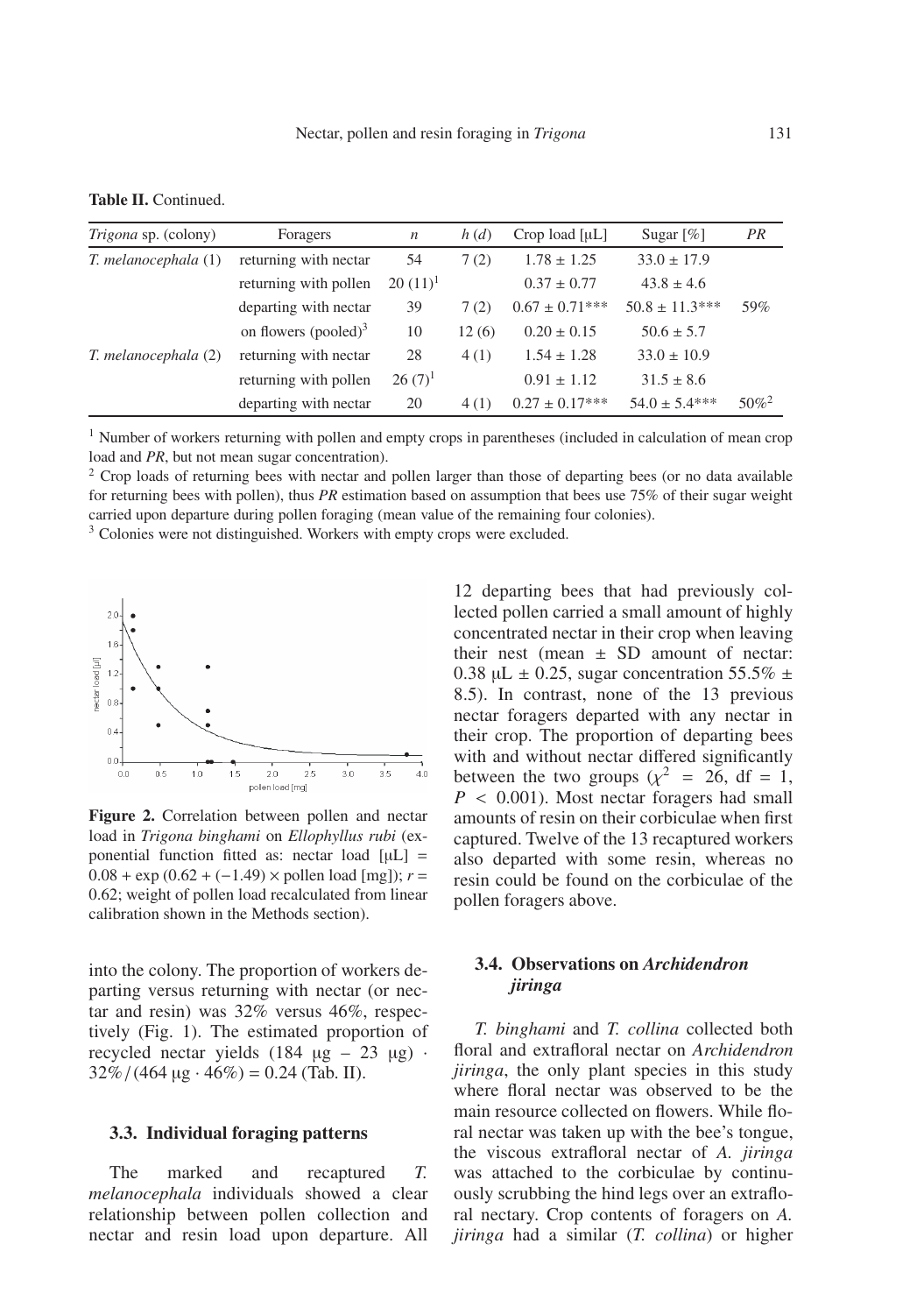(*T. binghami*) sugar concentration than other conspecific foragers caught at nest entrances upon departure or return (Tabs. I and II).

#### **4. DISCUSSION**

# **4.1. Utilisation of nectar for pollen foraging**

Our results suggest that stingless bees use a substantial amount of the nectar storage from their nest for the purpose of pollen collecting. Bees captured at flowers usually carried nectar in their crop, even when they solely harvested pollen. Many bees departed from their nest with partly filled crops, typically containing about one-quarter of the mean crop load of a returning nectar forager. This crop content declined with an increasing pollen load during the foraging trip. When foragers returned with pollen loads, about three-quarters of them had empty crops, indicating that they typically use up their entire nectar load. In the remaining pollen-collecting bees where crops still did contain (remaining or additionally collected) nectar, these nectar loads were usually small compared to nectar foragers. The markrecapture experiment showed that only pollen foragers of *Trigona melanocephala* departed with highly concentrated nectar in their crop, whereas none of the nectar foragers departed with any nectar.

All these findings are consistent with a specific use of nectar for pollen foraging either to meet metabolic costs of pollen harvesting (*fuel hypothesis*) and/or for adhesion of pollen loads (*glue hypothesis*). The fuel hypothesis infers that pollen foragers may require stored nectar as energy source during their foraging trip unlike nectar harvesting bees which refill their crops during foraging. These requirements should be particularly pronounced for bees foraging on flowers that offer only poor nectar or no nectar at all, in cases where bees specialise in harvesting pollen, or when pollen foraging requires longer times or distances. The glue hypothesis is supported by studies on honeybees. Roulston et al. (2000) showed by comparing pollen collected from flowers versus pollen collected from honeybees that half or more of the dry mass of pollen loads can be attributed to the addition of nectar carbohydrates, hence the contribution of nectar to the wet mass of pollen loads is even higher. Although nectar in pollen loads has not been measured in the present study, the pollen loads of stingless bee foragers (especially *T. melanocephala*) are often very moist, indicating a high nectar content. Evidence for utilisation of nectar for pollen collection was found in six of the seven *Trigona* species, except *T. binghami*. This behaviour may lead to a significant removal of the colony's total sugar harvest: proportions estimated in our study range between 5% and 36% of the total nectar intake in four colonies. For the colony as a whole, however, this nectar is not lost because it re-enters the colony with the harvested pollen.

Pollen foraging individuals usually carry a lower volume of nectar than individuals which return from nectar foraging, but this stored and/or processed nectar often has a higher sugar concentration than the harvested one. Since workers should have very poor capabilities to concentrate their harvested nectar during a foraging trip (Roubik et al., 1995), more concentrated stored nectar may be particularly suitable for pollen foraging. These findings agree with results previously found in *Apis mellifera*. Calderone and Page (1992) measured much higher volumes and lower concentrations of crop nectar (mean values: 25 µL, 37%) in returning honeybee foragers than Gary and Lorenzen (1976) in departing honeybee foragers elsewhere (0.7 µL, 49%). Future studies may reveal whether the amount or concentration of nectar carried upon departure reflects the anticipated pollen properties, flight distance and/or availability of additional floral nectar on the flower to be visited, and whether it varies systematically among bee and/or flower species. This seems likely since pollen loads of different plant species may vary strongly in liquidity and compaction (T. Eltz, unpubl. data).

#### **4.2. Mixed-items foraging**

While non-tropical honeybees and bumblebees were reported to regularly collect both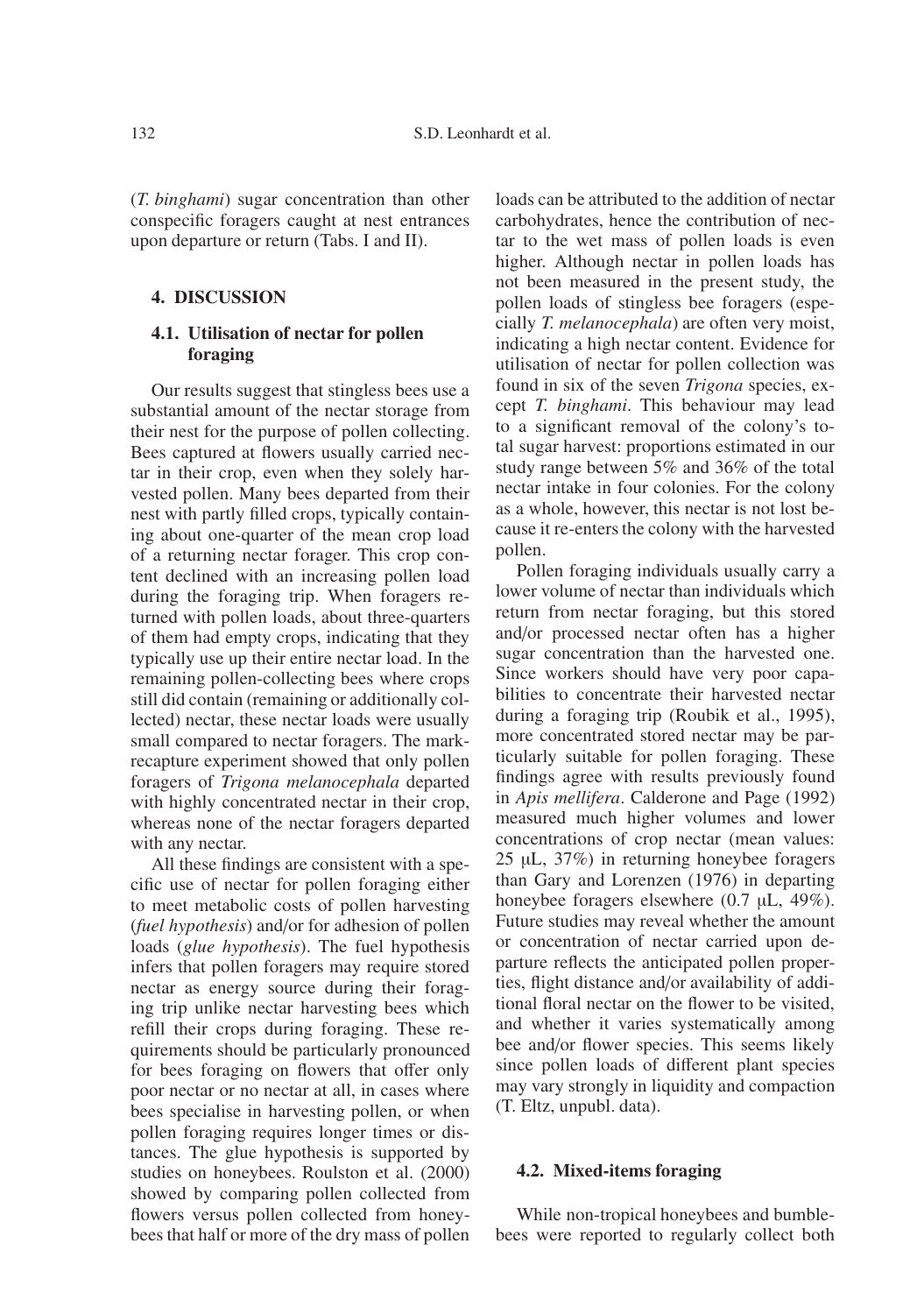pollen and nectar during a single foraging trip (Benedek, 1976; Plowright and Galen, 1985; Worswick, 1988; Rana et al., 1997), such mixed foraging did not seem to be common in several colonies of stingless bees (except *T. binghami*). Our results generally caution against a possible misinterpretation of putative 'mixed foraging' based on observations of foraging or returning bees. Only when quantitative comparisons with loads of departing bees are considered, crop contents of returning or foraging bees may be more reliably assigned to have been collected during the same foraging trip or not. Considering this comparison, stingless bee workers may typically specialise on either pollen or nectar collection, while mixed foraging appears to be rather exceptional at least for the colonies and during the time period of our study. Under certain circumstances, task specialisation of individuals may guarantee a more efficient exploitation of a valuable pollen or nectar resource respectively (Oster and Wilson, 1978). This dichotomy of nectar and pollen collection may be also driven by a more patchy distribution of flowers in tropical forests and/or by a higher specificity of floral rewards (e.g., flowers offering both suitable pollen and nectar may be rare). However, since pollen foraging may be more predominant during the early morning hours (Roubik and Buchmann, 1984), some cases of mixed foraging may have escaped our notice. Resin was collected by all observed *Trigona* species. However, the function of resin loads carried by nectar foraging bees (but not on departing pollen foragers, at least in the marked *T. melanocephala*) remains obscure and requires further investigations. Besides resin, sticky extrafloral nectar was observed to be collected on the corbiculae from *Archidendron jiringa*, a behaviour not reported previously.

Further studies are needed to achieve a better understanding of diurnal and seasonal changes in foraging patterns. Variation in quality and quantity of items harvested by stingless bees was pronounced among the colonies and species, but also across the two years in our study. However, our results only represent a relatively brief snapshot of the bees' activity. Other studies demonstrated a substantial fluctuation of foraging and food storage of tropical stingless bees across seasons (Roubik et al., 1986; Roubik, 1989; Eltz et al., 2001) or during the course of the day (Inoue et al., 1985). The variation of nectar and pollen intake, harvested nectar concentration and perhaps the incidence of mixed pollen-nectar foraging strategies across colonies may be strongly related to spatio-temporal availability of resources (Inoue et al., 1985; Eltz, 2004) and niche partitioning (Nagamitsu et al., 1999) and thus require further investigations.

## **ACKNOWLEDGEMENTS**

We thank Andrea Hilpert for technical assistance, Eva Reisberg and the Institute of Botany, University of Würzburg, for kindly providing HPLC measurements and Norbert Schneider for construction of the modified hand vacuum cleaner to capture bees. Comments from two anonymous reviewers greatly improved the quality of the paper. We acknowledge EPU Malaysia and Danum Valley Management Committee for permission to conduct research, the British Royal Society and the DVFC staff for logistic support and the DAAD for financial travel support of S.L. and K.D.

**Charges en nectar, pollen et résine des abeilles sans aiguillon et utilisation du nectar stocké par les butineuses de pollen.**

**abeille sans aiguillon** / *Trigona* / **Apidae** / **Meliponini** / **comportement de butinage** / **nectar** / **pollen** / **résine**

**Zusammenfassung** – **Nektar-, Pollen- und Harzmengen von Stachellosen Bienen und Benutzung des aufgespeicherten Nektar durch Pollensammlerinnen.** In dieser Studie wurde das individuelle Sammelverhalten von Arbeiterinnen bei sechs Arten der Gattung *Trigona* (Apidae, Meliponinae) in einem Tieflandregenwald Borneos (Sabah, Malaysia) untersucht. Von Honigbienen und Hummeln ist bekannt, dass Nektar und Pollen teilweise während desselben individuellen Sammelflugs geerntet werden. Das Vorhandensein einer solchen "Mischsammelstrategie" wurde jedoch bei Stachellosen Bienen bislang nicht genauer untersucht. Daher wurden quantitative Daten zu Nektar-, Pollen- und Harzmengen aufgenommen und verglichen zwischen aus dem Nest ausfliegenden Arbeiterinnen, solchen an Blüten, und bei ins Nest zurückkehrenden Arbeiterinnen. Alle untersuchten Kolonien trugen Nektar, Pollen und Harz ein (Abb. 1a). Ein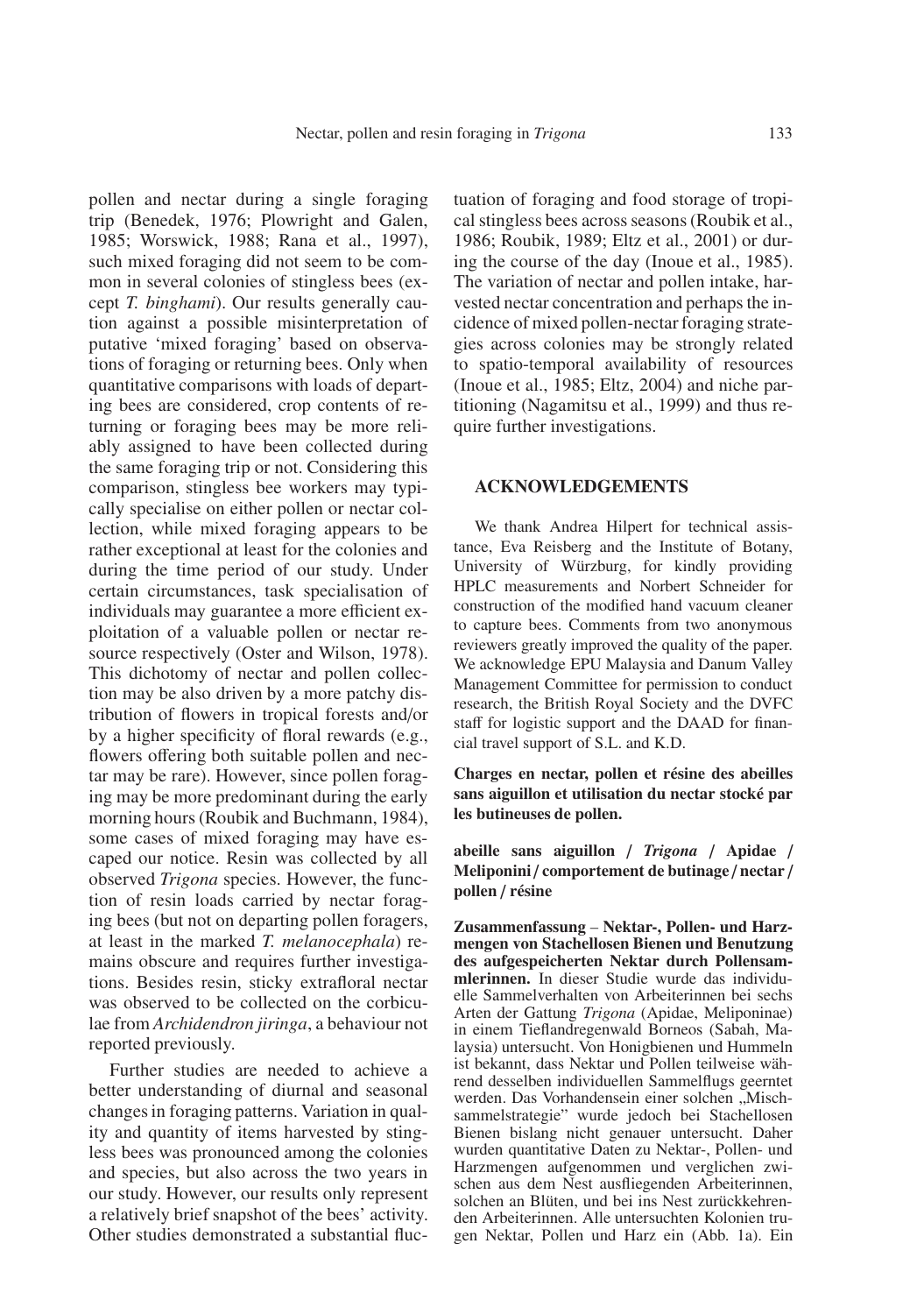Viertel der Arbeiterinnen, die Pollen eintrugen, wiesen kleine Nektarmengen in ihren Honigmägen auf. Bienen mit großen Nektarmengen trugen dagegen keinen oder nur sehr geringe Mengen Pollen ein. Folglich gibt es nur einen geringen Anteil potentieller "Mischsammlerinnen". Der Nektar in den Honigmägen von Pollensammlerinnen wird vermutlich selten während desselben Ausflugs an Blüten gesammelt, sondern stellt einen Vorrat dar, der bereits aus dem Nest mitgenommen wurde. Bei den sechs Arten hatten zwischen 10 % und 70 % der ausfliegenden Bienen Nektar im Honigmagen (Abb. 1b). Diese Nektarfüllung war signifikant kleiner als bei heimkehrenden Nestgenossen, die allein Nektar eintrugen (Tab. II). Bei den meisten Pflanzenarten konnte *Trigona* lediglich beim Sammeln von Pollen, nicht aber Nektar beobachtet werden (11 von 14 Pflanzenarten, Tab. I). Jedoch konnte bei diesen Arbeiterinnen bis zu 1 µL hoch konzentrierten Nektars im Honigmagen nachgewiesen werden. Das Volumen dieses Nektarvorrats verringert sich offenbar während des Sammelflugs mit zunehmender Pollenladung (Abb. 2). Um die individuellen Strategien bei *Trigona melanocephala* genauer zu untersuchen, markierten wir einzelne zum Nest heimkehrende Pollen- und Nektarsammlerinnen und fingen diese beim Verlassen des Nests wieder ab. Alle vorherigen Pollensammlerinnen trugen hochkonzentrierten Nektar in ihren Honigmägen, jedoch keine der Nektarsammlerinnen. Diese Befunde stützen daher die Hypothese, dass Nektar aus dem Nest gezielt für das Pollensammeln verwendet wird. Nektar wird entweder für metabolische Kosten beim Pollensammeln oder zur Befestigung der Pollenladungen an den Körbchen verwendet. Arbeiterinnen Stachelloser Bienen spezialisierten sich häufig auf den Eintrag von Pollen oder Nektar. Mischsammelstrategien sind dagegen die Ausnahme. Unsere Untersuchung zeigt, dass Rückschlüsse über Mischsammelstrategien problematisch sind, die allein auf Beobachtungen heimkehrender oder fouragierender Bienen basieren, und ein quantitativer Vergleich mit ausfliegenden Bienen notwendig ist.

*Trigona* / **Sammelverhalten** / **Pollen** / **Nektar** / **Harz**

#### **REFERENCES**

- Baker H.G., Baker I. (1975) Studies of nectarconstitution and pollinator plant coevolution, in: Gilbert L.E., Raven P.H. (Eds.), Coevolution of Animals and Plants. University of Texas Press, Austin, Texas, pp. 100−140.
- Benedek P. (1976) Behaviour of honeybees in red clover fields throughout flowering period, Z. Angew. Entomol. 80, 213−219.
- Benjamini Y., Hochberg Y. (1995) Controlling the false discovery rate: a practical and powerful approach to multiple testing, J. R. Stat. Soc. Ser. B 57, 289−300.
- Biesmeijer J.C., Toth E. (1998) Individual foraging, activity level and longevity in the stingless bee *Melipona beecheii* in Costa Rica (Hymenoptera, Apidae, Meliponinae), Insectes Soc. 45, 427−443.
- Biesmeijer J.C., Richter J.A.P., Smeets M.A.J.P., Sommeijer M.J. (1999) Niche differentiation in nectar-collecting stingless bees: the influence of morphology, floral choice and interference competition, Ecol. Entomol. 24, 380−388.
- Calderone N.W., Page R.E. (1992) Effects of interactions among genotypically diverse nestmates on task specialization by foraging honey-bees (*Apis mellifera*), Behav. Ecol. Sociobiol. 30, 219−226.
- Corlett R.T. (2004) Flower visitors and pollination in the Oriental (Indomalayan) Region, Biol. Rev. 79, 497−532.
- Eltz T. (2004) Spatio-temporal variation of apine bee attraction to honeybaits in Bornean forests, J. Trop. Ecol. 20, 317−324.
- Eltz T., Brühl C.A., van der Kaars S., Chey V.K., Linsenmair K.E. (2001) Pollen foraging and resource partitioning of stingless bees in relation to flowering dynamics in a Southeast Asian tropical rainforest, Insectes Soc. 48, 273−279.
- Eltz T., Brühl C.A., Görke C. (2002) Collection of mold (*Rhizopus* sp.) spores in lieu of pollen by the stingless bee *Trigona collina*, Insectes Soc. 49, 28−30.
- Gary N.E., Lorenzen K. (1976) A method for collecting the honey-sac contents from honeybees, J. Apic. Res. 15, 73−76.
- Inoue T., Salmah S., Abbas I., Yusuf E. (1985) Foraging behavior of individual workers and foraging dynamics of colonies of three Sumatran stingless bees, Res. Popul. Ecol. 27, 373−392.
- Marsh C.W., Greer A.G. (1992) Forest land-use in Sabah, Malaysia: an introduction to Danum Valley, Phil. Trans. R. Soc. London B 335, 331−339.
- Nagamitsu T., Inoue T. (1997) Aggressive foraging of social bees as a mechanism of floral resource partitioning in an Asian tropical rainforest, Oecologia 110, 432−439.
- Nagamitsu T., Momose K., Inoue T., Roubik D.W. (1999) Preference in flower visits end partitioning in pollen diets of stingless bees in an Asian tropical rain forest, Res. Pop. Ecol. 41, 195−202.
- Oster G.F., Wilson E.O. (1978) Caste and ecology in the social insects, Princeton University Press, Princeton, NJ.